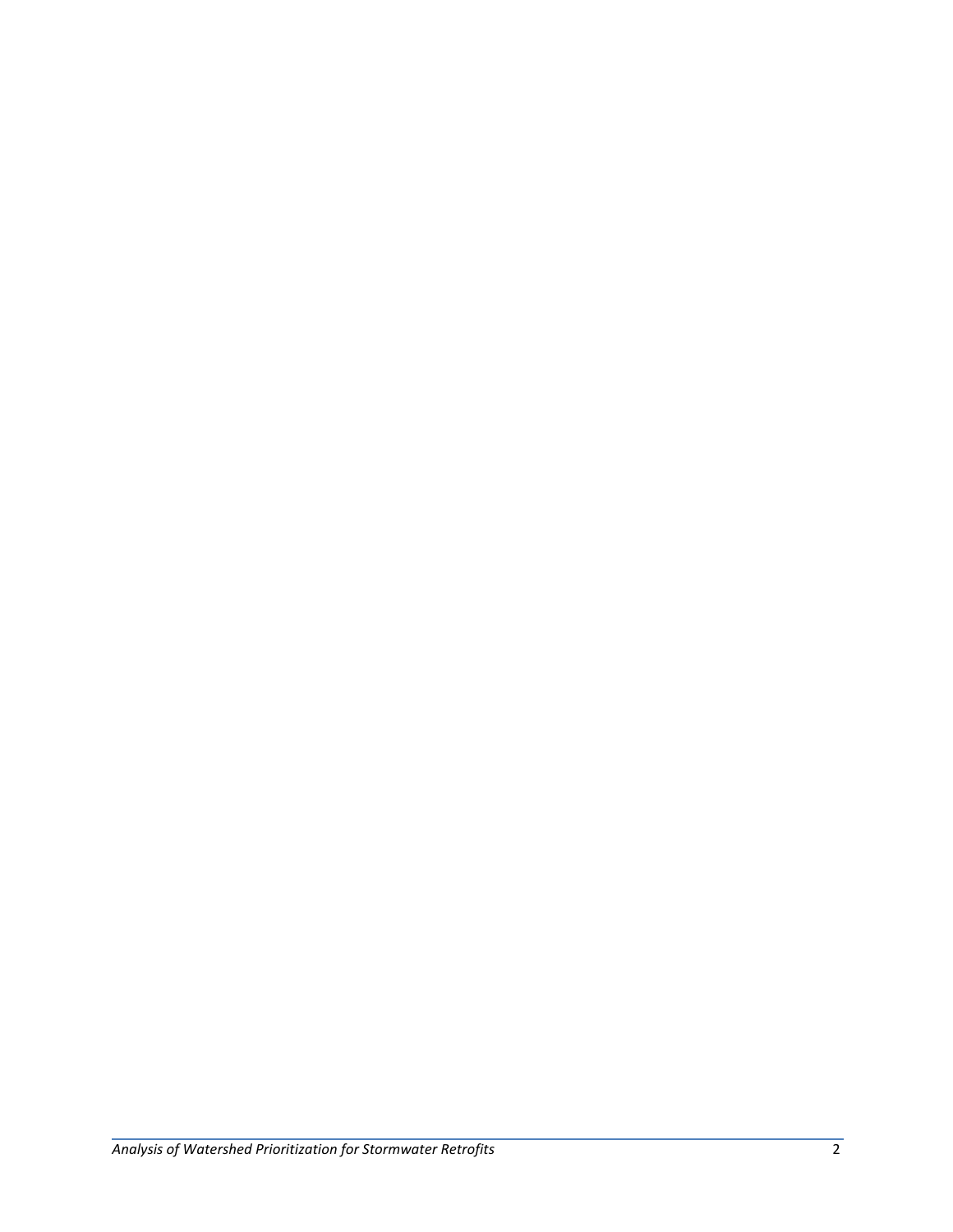#### <span id="page-4-0"></span>**Background**

Recently, the Washington Department of Commerce released a guidance document titled *Building Cities in the Rain – Watershed Prioritization for Stormwater Retrofits*. The aim is to most effectively deploy scarce resources to protect and restore receiving waters for stormwater runoff by prioritizing areas for stormwater retrofitting. The guidance relies heavily on companion guidance by Ecology for elaborate GIS-based watershed characterization and the newer stormwater control transfer program that promotes placing restorative stormwater controls where there is the greatest benefit.

#### <span id="page-4-1"></span>**Purpose**

This analysis will prioritize Whipple Creek subareas for protection, restoration or development based on hydrologic modeling, water quality modeling and areas of special interest such as salmon bearing stream reaches. The hope is that this analysis will supplement the permit-driven goal of a long-term plan to restore designated uses by identifying areas where restoration should be a near-term priority.

#### <span id="page-4-2"></span>**Methodology**

This project and analysis is based on the approach presented in the Washington Department of Commerce *Building Cities in the Rain – Watershed Prioritization for Stormwater Retrofits* (September 2016).

The prioritization uses two factors, importance of the subarea resource and level of resource degradation to assign management strategies. Management strategies or approaches are Protection (keep it good), Restoration (make it better) and Development (keeping it from getting worse as development occurs). The procedure allows for more than one management strategy in an area, for example development and restoration in a developing urban area.

Under the NPDES permit stormwater planning requirement to restore designated uses, the goal is clearly restoration and protection, leaving development as an interim watershed state that will someday require restoration.

The calibrated HSPF hydrology model for current conditions in Whipple creek integrates many of the watershed characteristics defined in the GIS-based analysis of the Building Cities in the Rain guidance. The use of a calibrated model removes the need to estimate past hydrology using GIS data.

Hydrologic data can indicate importance by simply noting the discharge rates at base flow conditions. Higher base flow provides better salmon habitat. The flashiness metric TQmean correlates very well with the BIBI score in Clark County streams similar to Whipple Creek. The TQmean therefore provides a good indicator of stream habitat quality based on hydrology.

Along with the calibrated hydrology model, the project uses a calibrated water quality model to estimate historical water quality conditions for five key indicators: temperature, total suspended solids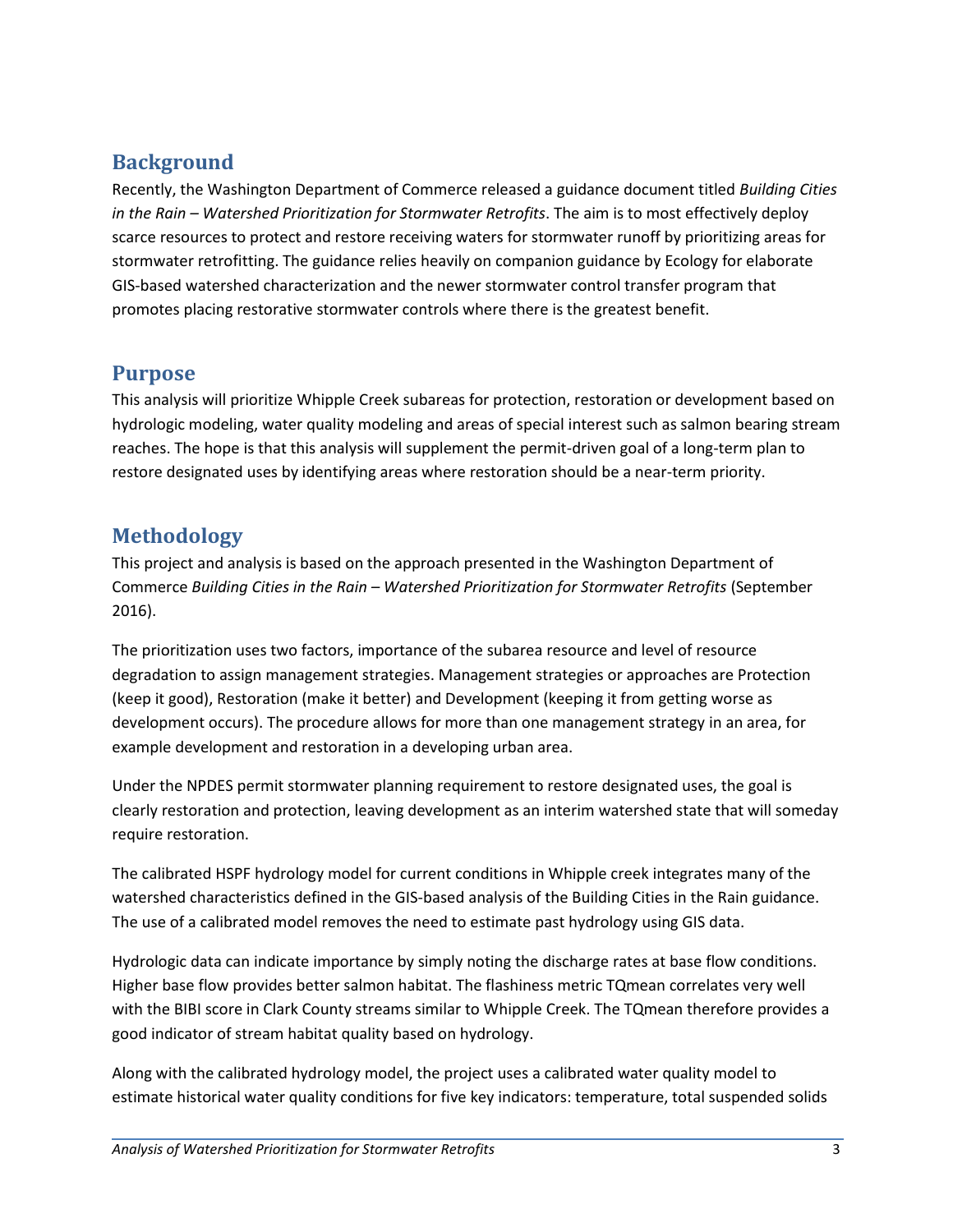(TSS), dissolved copper (Cu), dissolved zinc (Zn) and fecal coliform (bacteria). Use of the calibrated water quality model also negates the need for an elaborate GIS model to estimate water quality conditions.

Areas of special concern are considered outside of the modeling analysis. The most significant areas for special concern are those stream reaches that have known or potential salmon presence, and those areas where gravel substrate is present. These factors describing potential salmon habitat will tend to correlate with the hydrologic metrics indicating higher historic importance.

### **Presenting Results**

Results can be presented in absolute terms such as BIBI based on modeled TQmean, or can be ranked and split into groups such as high, medium and low. The figure below is from Ecology watershed guidance and describes the process of binning and displaying results. Once subareas are assigned a metric or a category for protection, restoration or development, these features can be easily mapped using GIS and subbasin or reach maps.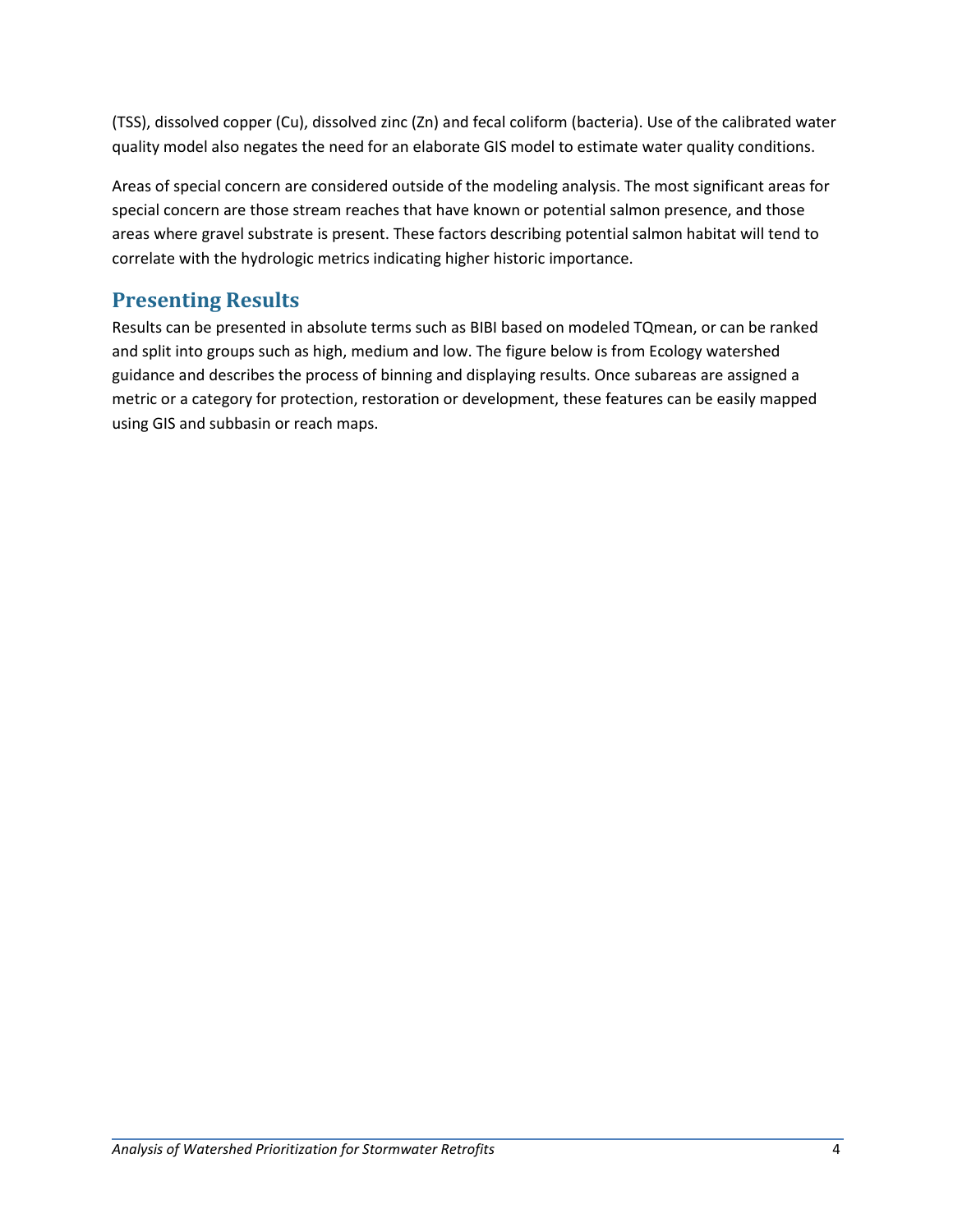



#### <span id="page-6-0"></span>**Hydrologic Importance and Degradation by Subarea**

The Hydrologic Importance and Degradation of a subarea is determined by how much influence it has on watershed processes. For Whipple Creek, there are two conditions to consider in a simple analysis:

Hydrologic Importance of a subarea based on historic flows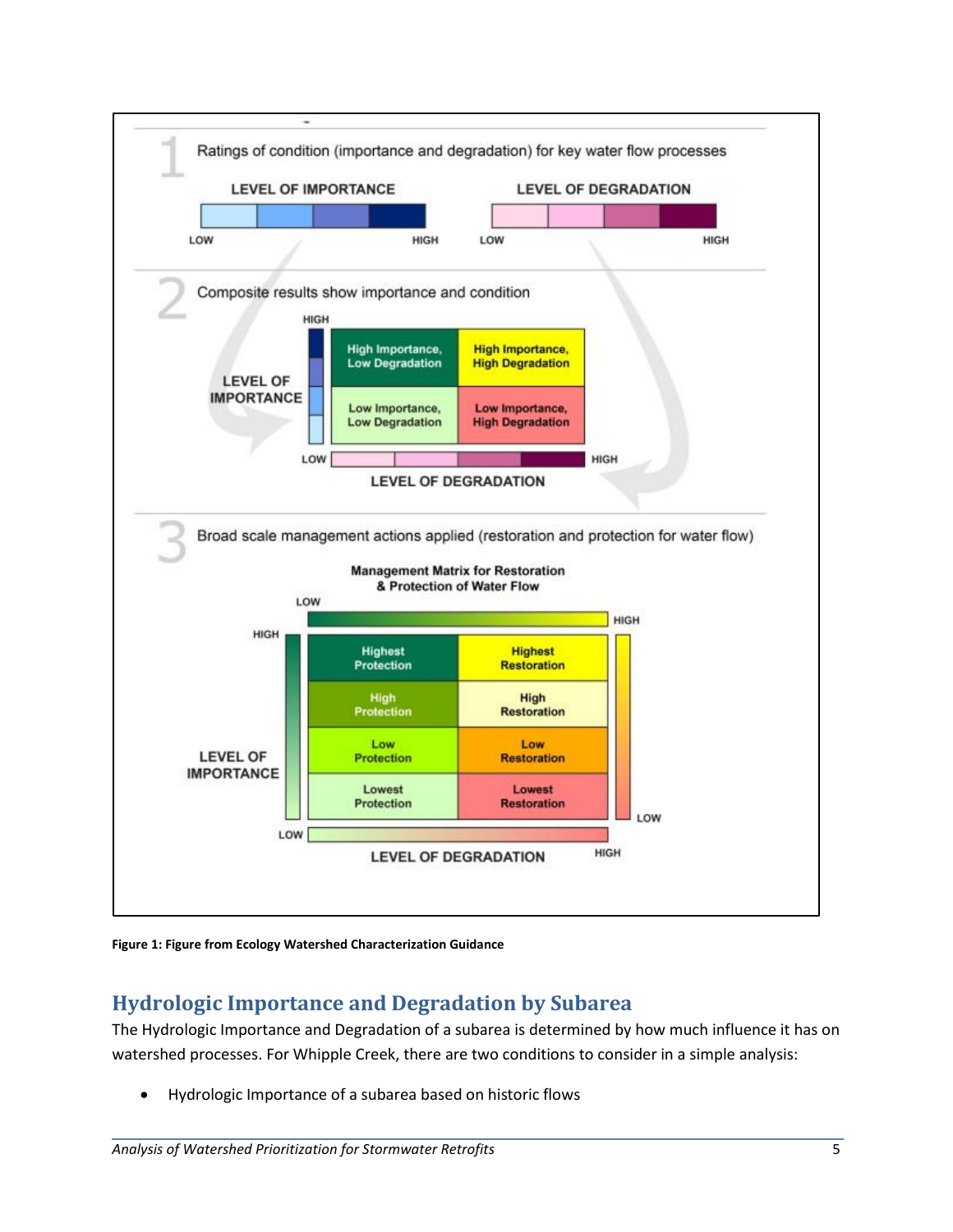Hydrologic Degradation of a subarea based on current hydrology compared to historic.

#### <span id="page-7-0"></span>**Hydrologic Importance**

Metrics describing **Hydrologic Importance** of historic forested land cover are modeled using the historic predeveloped model which could include metrics such as:

- Base flow (wet and dry season) per unit area to compare to other subareas
- Base flow (wet and dry season) in absolute terms to compare too current conditions
- TQmean to rank importance of subareas historically

Current hydrologic conditions could also be used to establish hydrologic importance considering the reality of watershed conditions.

#### <span id="page-7-1"></span>**Hydrologic Degradation (Current Condition)**

Metrics describing **Hydrologic Degradation at current conditions** of a subarea are modeled using calibrated HSPF existing conditions model. The integrates a wide array of watershed processes not readily described by a GIS analysis. Hydrologic degradation should be quantified as a deviation from the historical hydrologic condition. For example, the difference in TQmean between historic forest and the current condition would be greatest where streams are most degraded.

#### <span id="page-7-2"></span>**Hydrologic Degradation (Comprehensive Plan Condition)**

**Hydrologic Degradation due to future development** of a subarea is modeled using calibrated HSPF model and model inputs that simulate added urbanization built to stormwater standards of the 2015 Clark County Stormwater Manual. The results could be used to show areas where restoration projects are needed to simply maintain the current hydrology.

### <span id="page-7-3"></span>**Water Quality Baseline and Degradation**

**Water Quality Baseline and Degradation analysis** can use the HSPF water quality model to define historic and current water quality, and therefore the amount of degradation from historic conditions. Water quality is somewhat different from hydrology in that there are clear state criteria for water quality based on concentrations of Zn, Cu, and bacteria. Temperature has a more complex standard based on daily maximum temperatures. Total suspended solids do not have criteria in state standards but are a widely used surrogate for pollutants in runoff, as a simple way to measure pollutant impacts due to human activities.

#### <span id="page-7-4"></span>**Baseline Historic Water Quality**

Modeling water quality for the historic forest condition creates a model-derived baseline defining water quality conditions before settlers arrived. Whether such conditions existed in the area is an open question. The modeled historic water quality may, or may not pass state water quality criteria, but are the best estimate for historic water quality using the calibrated water quality model.